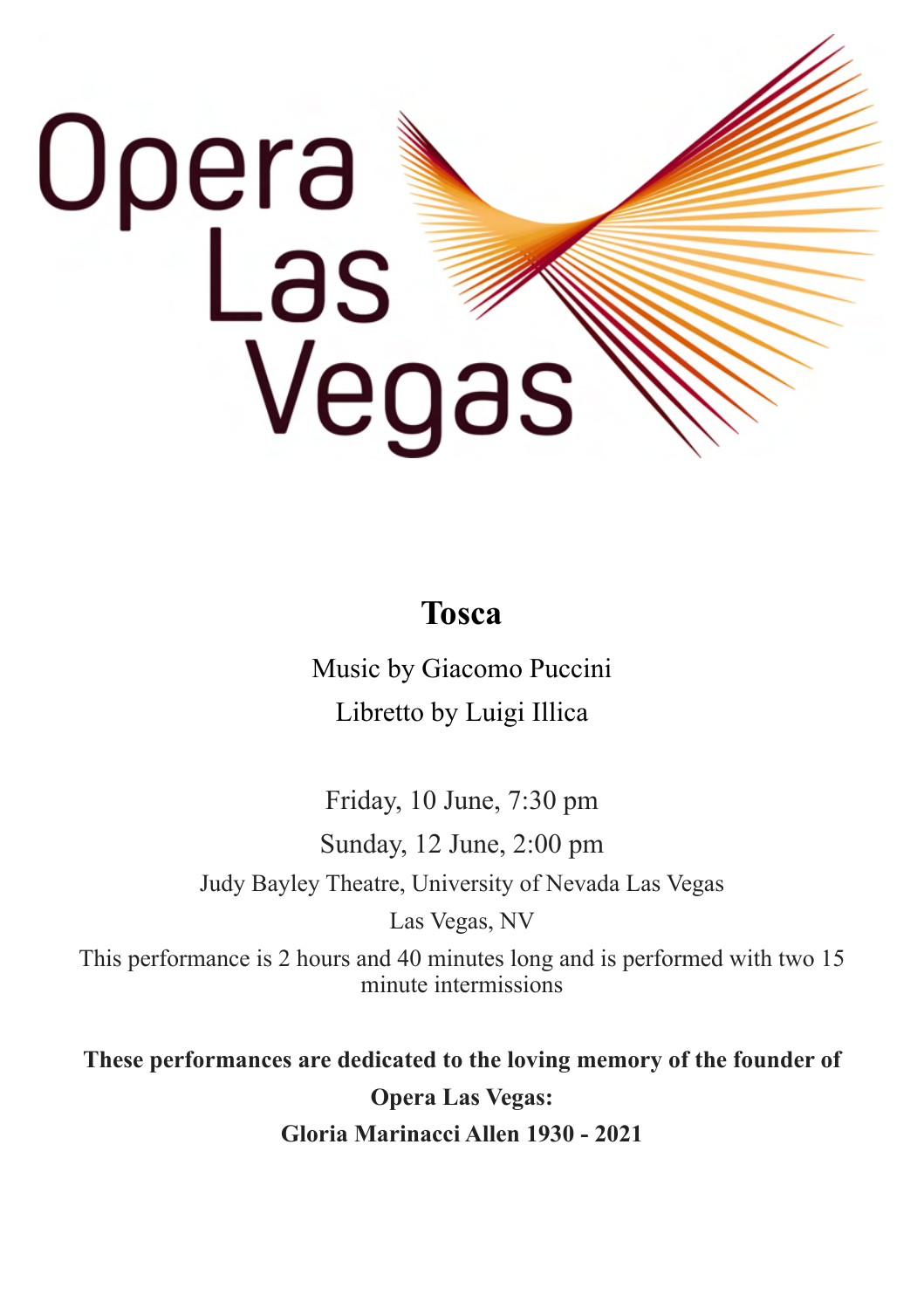# **Welcome Letter from our General Director, Jim Sohre**



Welcome to all the friends of Opera Las Vegas, old and new. We are so thrilled you have joined us to experience one of the most famous and beloved operas in the canon, Puccini's immortal *Tosca.*

There are few operas that pack so much intrigue, passion, conflict, and explosive outcomes into a two-hour performance, all the while regaling audiences with some of the most ravishing and dramatically compelling music ever written. When I was a wee tadpole at University, *Tosca* is the piece that hooked me on opera, thanks to a recording with the legendary Zinka Milanov as the titular "dangerous diva."

Over the ensuing decades, countless sopranos have assumed the role of Tosca, and we are especially proud that rising star Shannon Jennings is making her company debut with this OLV production. It certainly won't be her last triumphant outing in this iconic role.

It is hard to believe we have made it to the climax of our Twenty-third Anniversary Season. It hasn't always been easy. With the production of *Don Pasquale* in June 2021, we (like the rest of the world) thought we were out of the Covid woods. Woohoo, vaccines, no masks, clear sailing!

Sadly, we learned that was not to be true. Although we doggedly persevered this season, there were few productions that were not challenged by pandemic incursions. Including *Tosca.* You will note that our attractive choristers and extras will be heard (to wonderful effect) but not fully seen. In order to safeguard the health and careers of our professional singers, some of tonight's cast will performed masked.

But there is no masking the excellence of this group of soloists, choristers, creative team, and orchestra (the superlative members of the LV Philharmonic). We hope you are as thrilled as we are with the profusion of talent we have assembled for this performance of *Tosca.* And we hope you will watch with eager anticipation to learn about our plans for 2022-2023. Thanks for joining us! And watch out for the diva!

Best, Jim Sohre

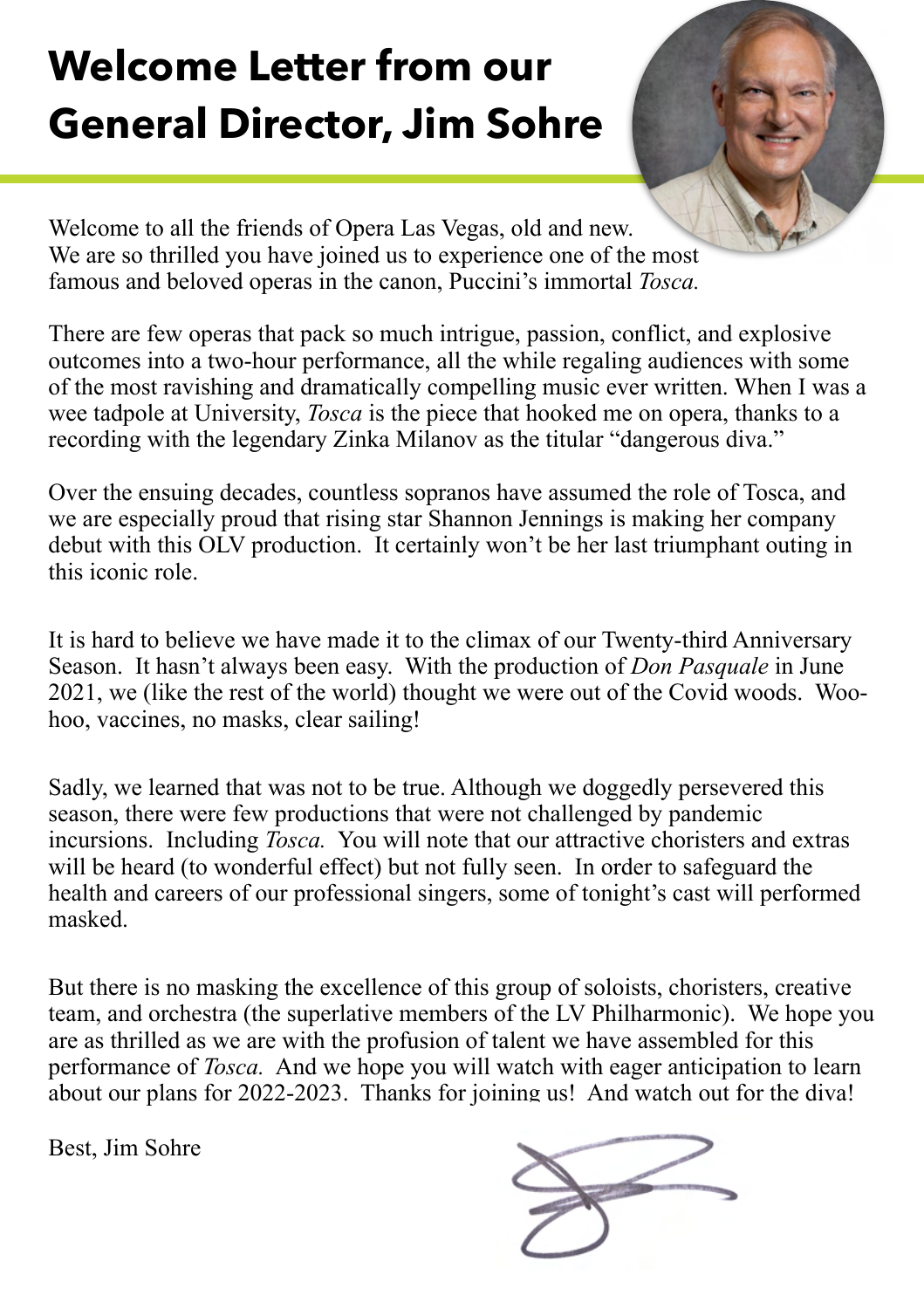# **Cast & Company**

### **Tosca**

Music by Giacomo Puccini Libretto by Luigi Illica Time: The year 1800 Place: Rome Running Time: 2 hours and 40 minutes with two 15 minute intermissions

Floria Tosca: Shannon Jennings Mario Cavaradossi: Dominick Chenes Baron Scarpia: Daniel Sutin Cesare Angelotti: Paul Houghtaling Sacristan: Adelmo Guidarelli Spoletta: Travis Leon Sciarrone: Marshall Morrow Jailer: Chase Gutierrez Shepherdess: Lily Robin (Friday), Yna Ocan (Sunday)

Chorus Featuring Members of the Las Vegas Master Singers

| Claudia Affan   | Maureen Seymour                 |
|-----------------|---------------------------------|
| Brian Eiffes    | Rachelle Sproul                 |
| Erickson Franco | <b>Ashley Stone</b>             |
| Genevieve Fulks | Cody Stover                     |
| Chase Gutierrez | Tyler Urbano                    |
| Elaine King     | <b>Andrew Cassiell Williams</b> |

Cardinal, Clerics, Roberti, Soldiers, Police Agents, Sergeant, Servants, Henchmen:

| Dean Perry      | <b>Chase Gutierrez</b>          |
|-----------------|---------------------------------|
| Greg Van Cott   | Cody Stover                     |
| Brian Eiffes    | Tyler Urbano                    |
| Erickson Franco | <b>Andrew Cassiell Williams</b> |
| Genevieve Fulks |                                 |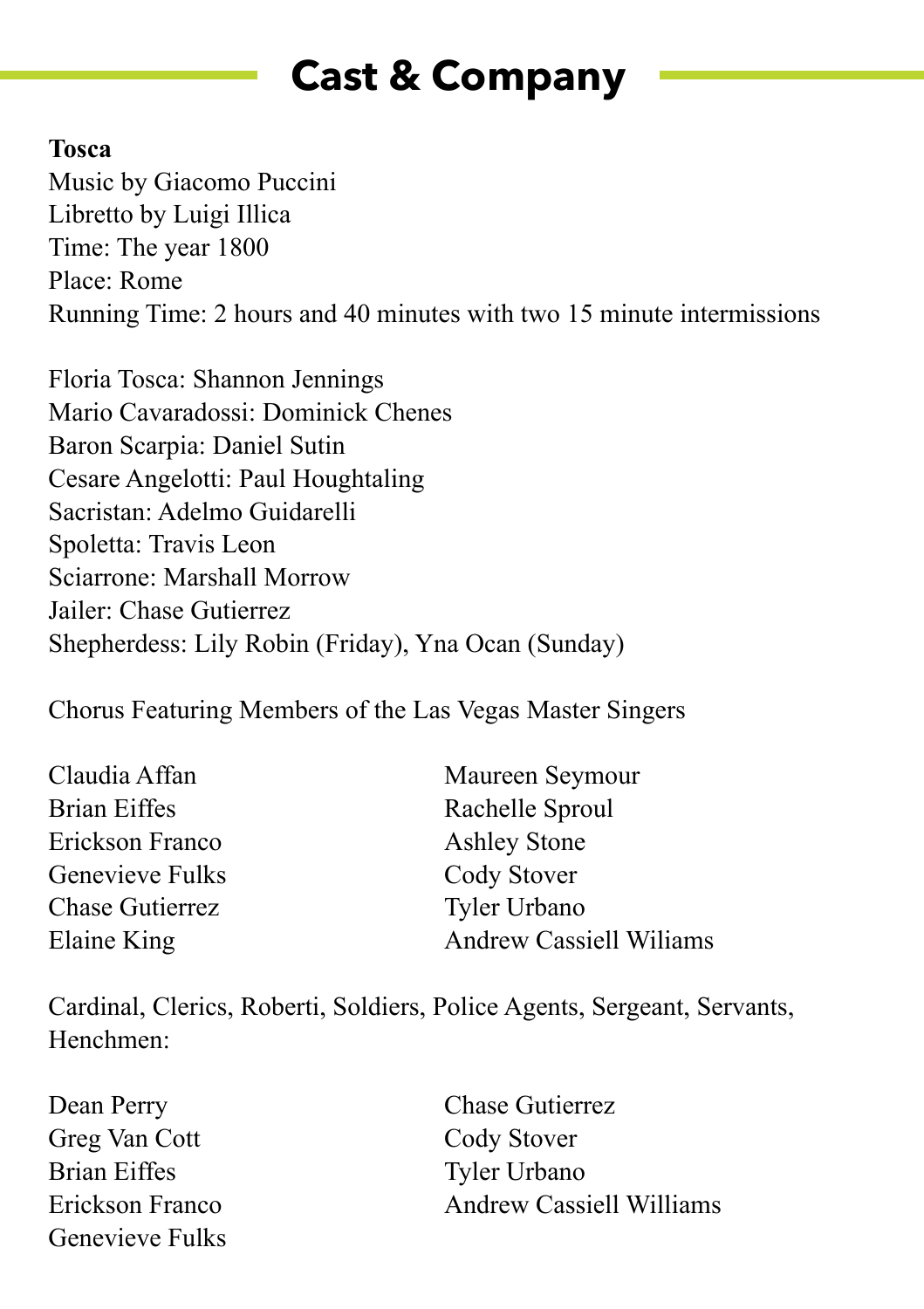# **Cast & Company**

### OLV Youth Chorus Athena Mertes, Director

Abigail Coeto Juarez Maggie McLaughlin Addisyn Hughes Natalie Galindo Alexis Prieto Pax Kurr Angelina Grande Forbes<br>Ava Angotti Roxy Martinez<br>Sylvia Lenker Isabella North Leilani Kim-Manning Yna Ocan Lily Robin Zoe Perez

Sylvia Lenker<br>Trenton Mellen

**Creative** 

Conductor: Joshua Horsch Director: Octavio Cardenas Chorus Master: Joseph Svendsen Youth Chorus Master: Athena Mertes Production Pianist: Spencer Baker Stage Manager: Bonita Bunt Assistant Stage Manager: Rachelle Sproul Scenery by Utah Festival Opera Company, Designer Jim Lyden Costume Coordinator and Designer: Abby Stroot Costumes Courtesy of Tri-Cities Opera Company, Inc. Costumes Designed by Sandra Vest and Heather Leigh Thomson Lighting Designer: Ginny Adams Surtitles Created by Paul Houghtaling and Christopher Withrow Surtitles Operator: Suzanne Stone Technical Director, UNLV Performing Arts Center: Lynn Ware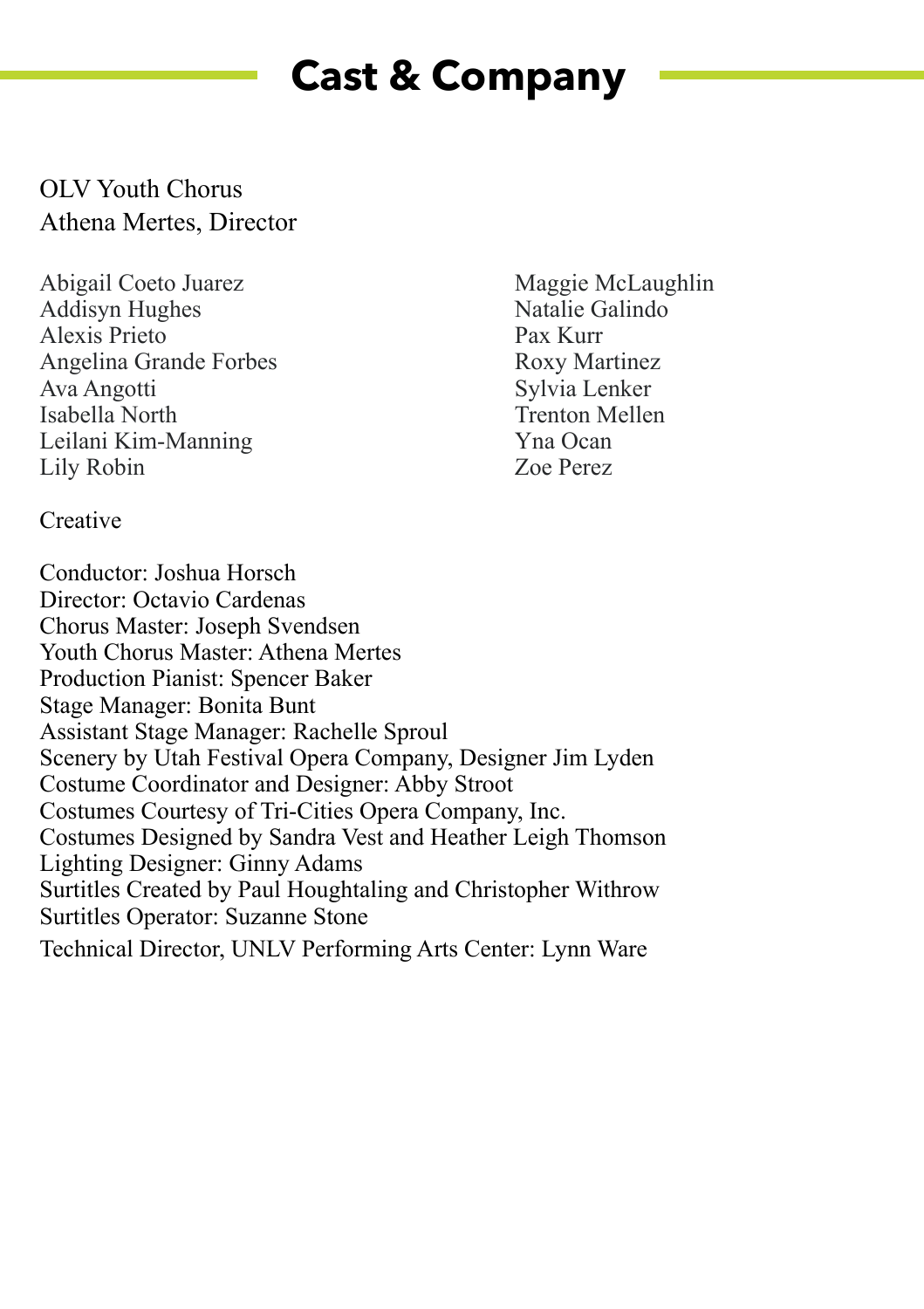# **Cast & Company**

Orchestra Featuring Members of the Las Vegas Philharmonic

Violin I Violin II DeAnn Letourneau, Concert Master Shakeh Ghoukasian Martha Gronemeier **Eric McAllister** Jennifer Eriksson Kay Sanderson Ferenc Cseszko Lee Schreiber

Viola Cello Sharon Street-Caldwell **Andrew Smith** Hope Bowden Moonlight Tran Ian Long Elena Kapustina Kimberly Johnson

Flute Tyler Gordon Bonnie Buhler-Tanouye

Oboe Frank Joyce Coreen Levin Eric On

Clarinet Trumpet Paiz Shafaei

Bassoon Allan Quan Lindsey Bartlett

Tympani & Percussion Kimberly Glennie Patrick Bowen

Keyboard Spencer Baker

**Bass** 

Horn

Jay Savoy Thomas Wright

Trombone

Harp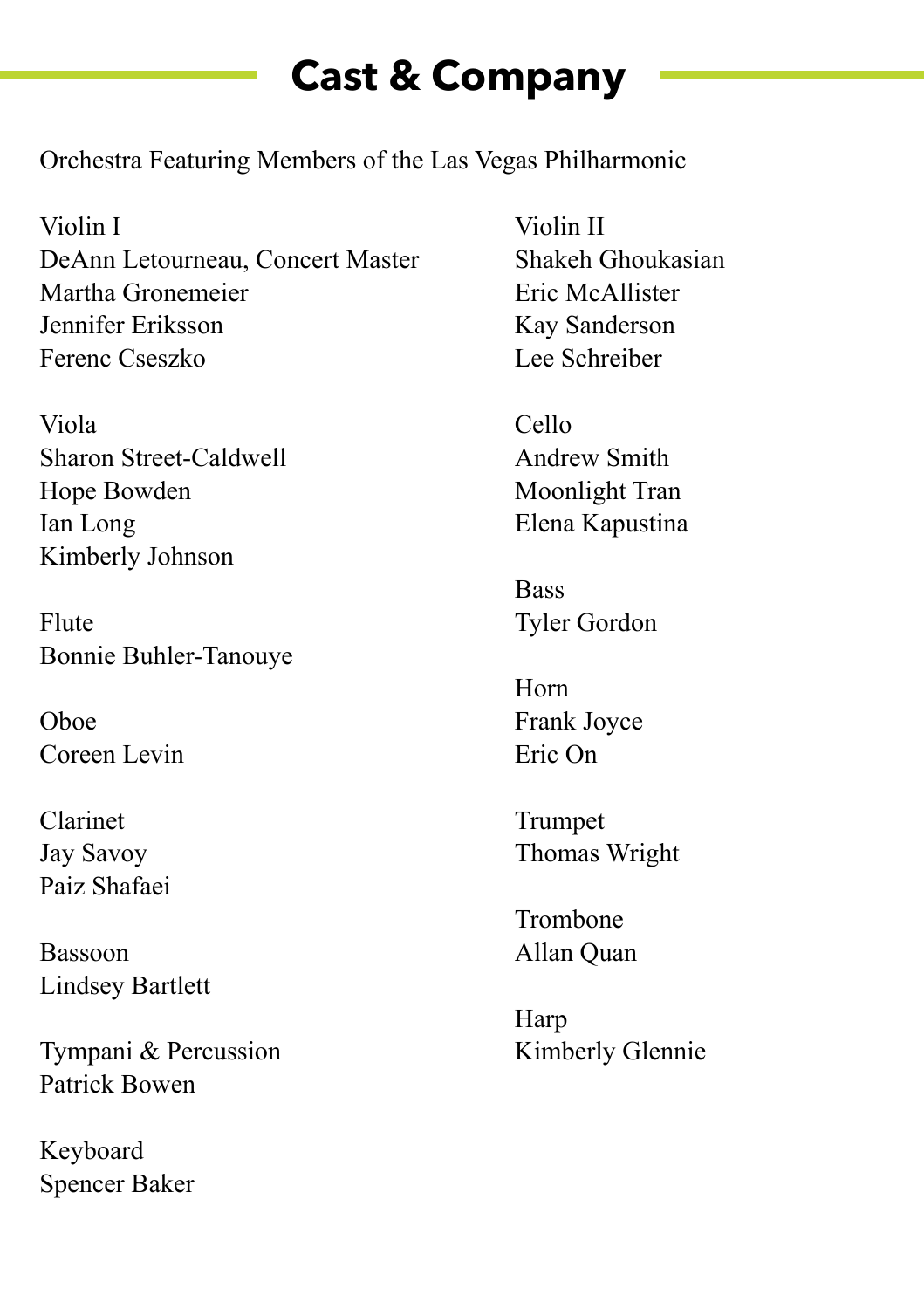# **Our Heartfelt Thanks**

We are deeply grateful to the Las Vegas Philharmonic for being such wonderful collaborators during the 2021-2022 season and beyond!

With additional special thanks to:

Las Vegas Little Theatre

Parents and Supporters of the Opera Las Vegas Youth Chorus

Saint Joseph's Catholic Church and Pastor, Father Courtney Krier

ACRO Gymnastics Las Vegas

William Schroder

House Staff and Technical Crew of the Judy Bayley Theatre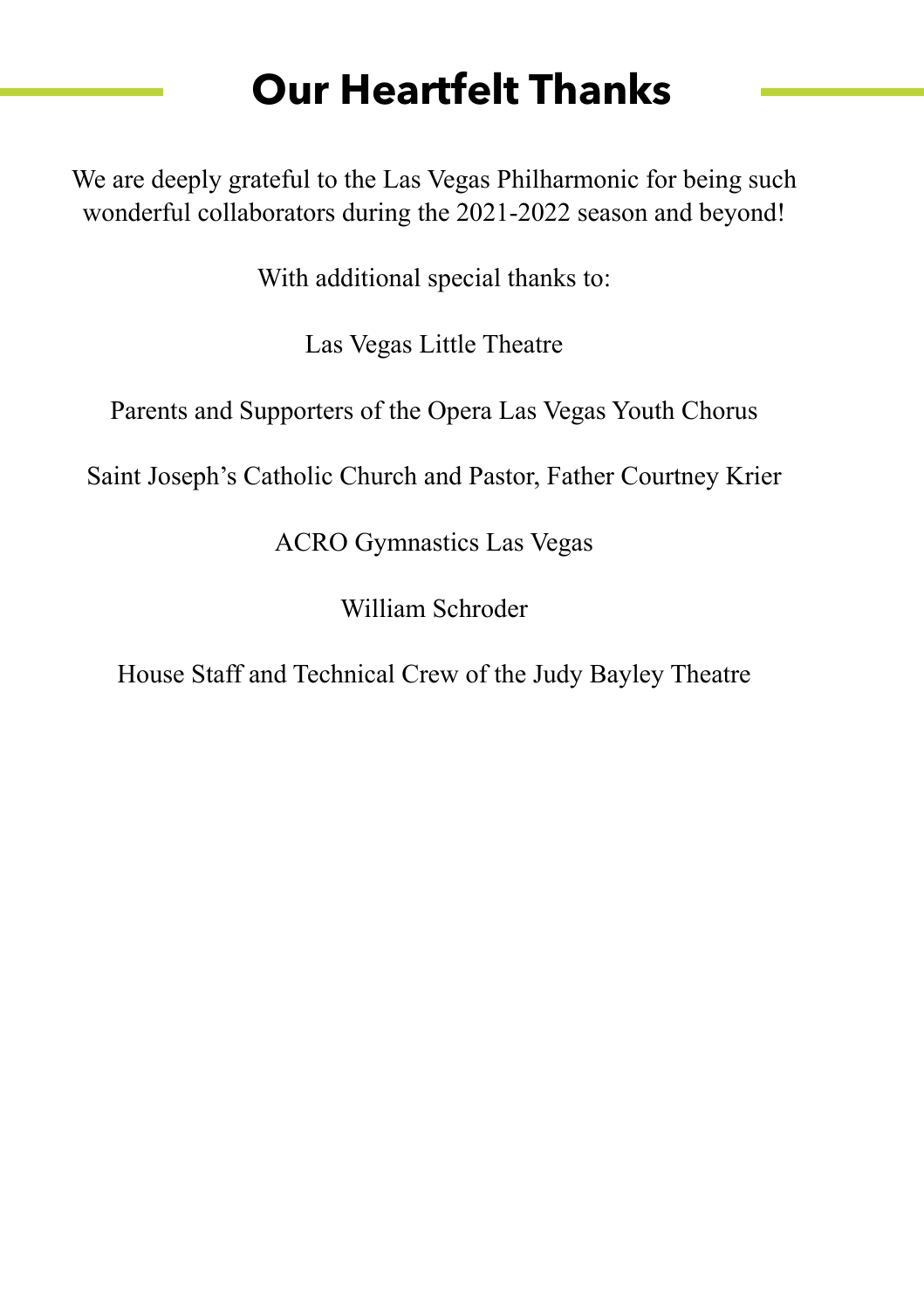### **Summary**

Careful not to mess with the diva! In Giacomo Puccini's *Tosca,* a fiery prima donna struggles to free her true love from the clutches of a ruthless police chief.

This evergreen audience favorite is filled with iconic arias and impressive musical moments, and a rousing score brings emotional extremes into sharp relief as the story rushes towards its thrilling conclusion. The crackling melodrama grabs hold from the get-go, which not only makes *Tosca* ideal for anyone who loves drama and music but is also a great night out for the first-time operagoer. (The English translation for this fast-paced shocker is projected above the action – instant understanding!)

*Tosca* is structured as a series of duets, each of which is actually an entertaining competition. The affectionate friction between the two lovers, the opera diva Tosca and artist Cavaradossi is at least as compelling as the fierce and deadly battle between the malevolent police chief Scarpia and his prey, Tosca—a competition which, her final line threatens, might just continue in the next world.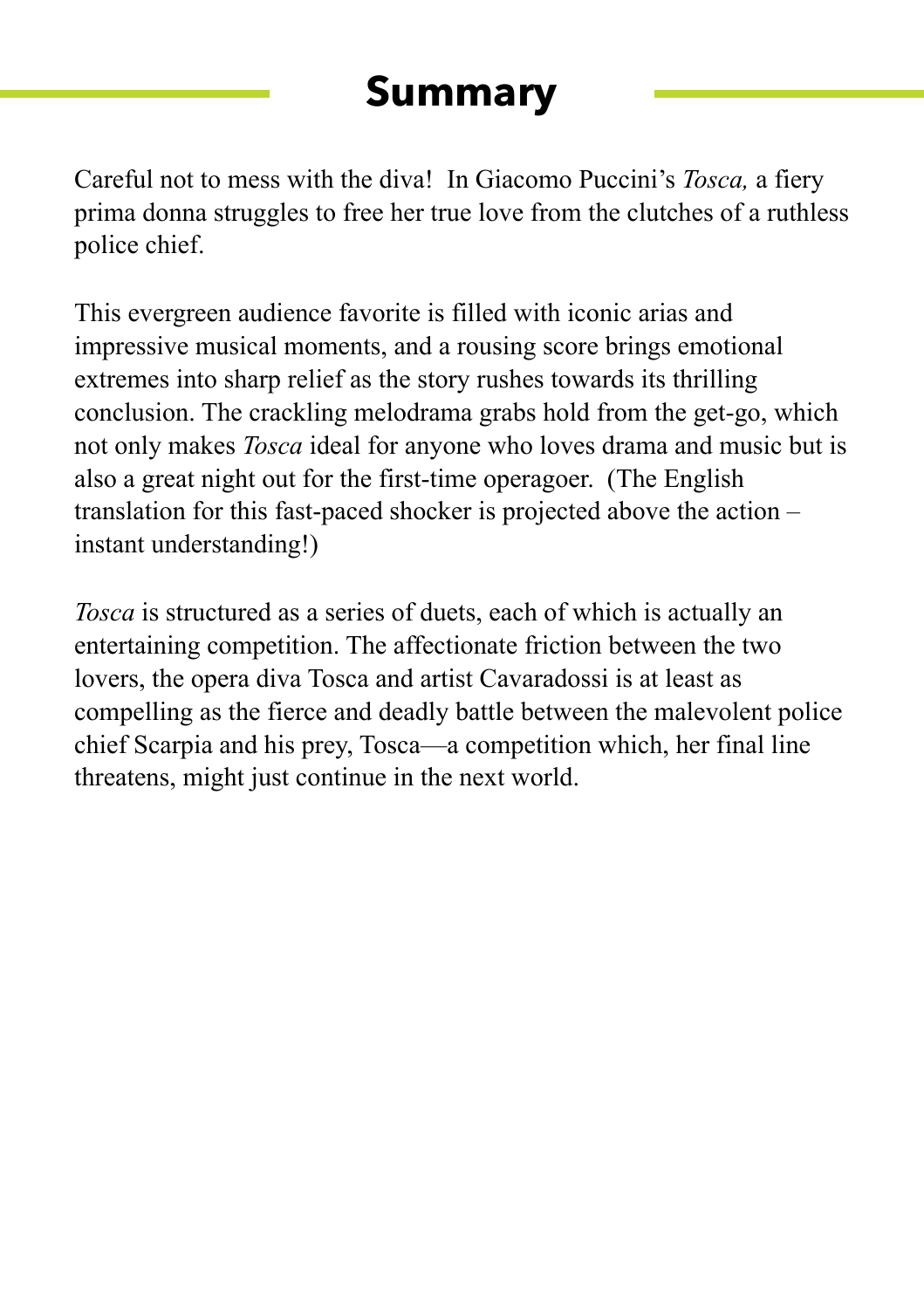

### **Shannon Jennings: Floria Tosca**

Praised by *The Washington Post* for her dramatic intensity and vocal ability, soprano Shannon Jennings continues to wow critics and audiences alike. Most recently. she joined Palm Beach Opera where she sang Erste Dame in *Die Zauberflöte* and covered Mimì in *La bohème* and Nedda in *Pagliacci* and returned to Wolf Trap Opera to sing Barber's *Knoxville: Summer of 1915* in recital, the title role in Viardot's *Cendrillon* and the Beggar Woman in *Sweeney Todd*. Other recent credits include

Micaëla in *Carmen* and the title role in *Tosca* with Annapolis Opera. In 2022, she looks forward to reprising the role of *Tosca* with Opera Las Vegas and performing Mimì in *La bohème* with Newport Classical and Kentucky Opera.

A Capitol District Winner of the Metropolitan Opera National Council Auditions, Ms. Jennings' apprenticeships include Santa Fe Opera, Pittsburgh Opera, and San Francisco's Merola Opera Program.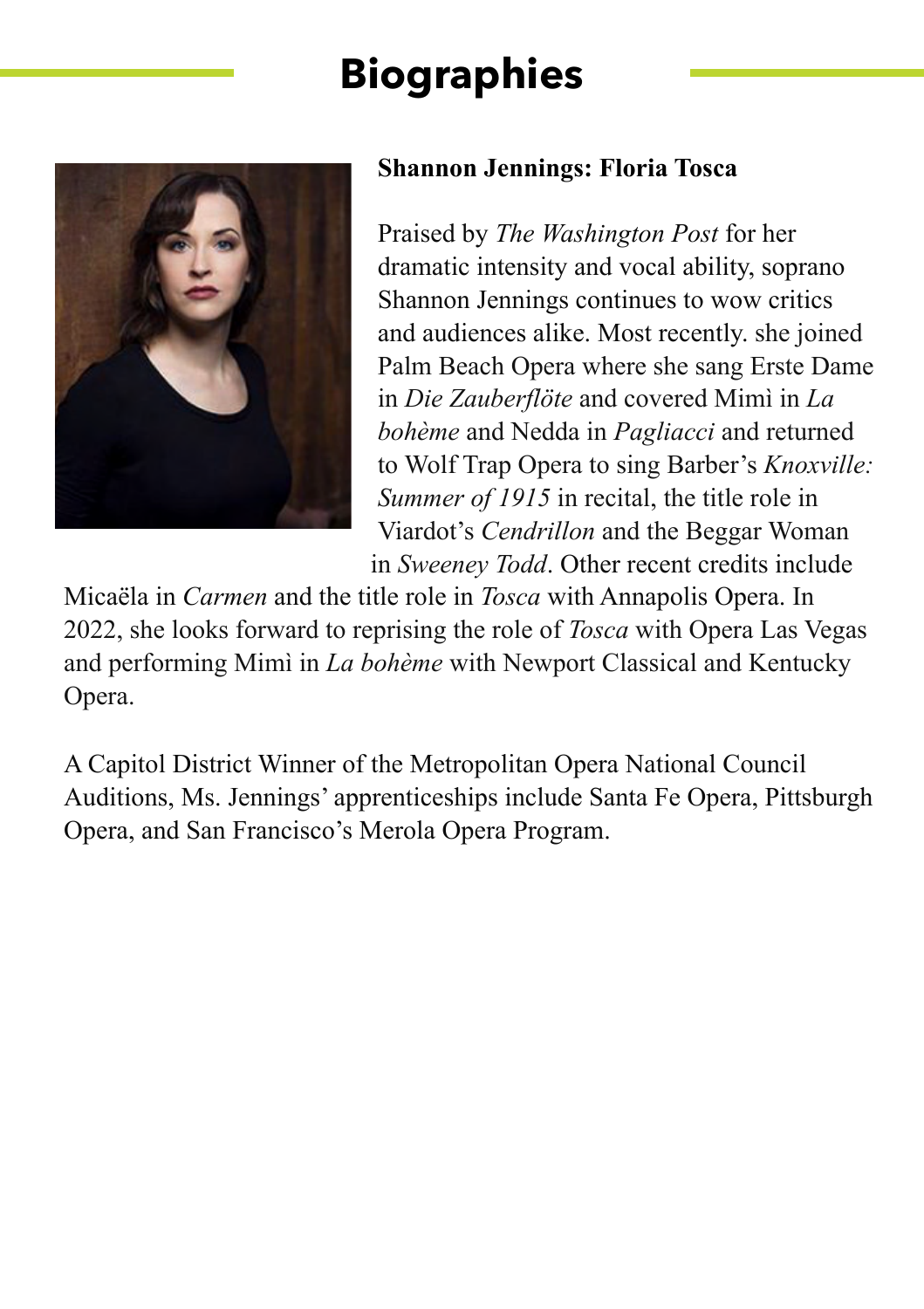

### **Dominick Chenes: Mario Cavaradossi**

Reviewed in the Huffington Post as a "breakout star" and "powerhouse lyric tenor", tenor Dominick Chenes' many recent engagements include debuts with Opéra Royal de Wallonie-Liège as Pinkerton in *Madame Butterfly,* Alfredo in *La Traviata* for Tokyo New National Theatre, Lyric Opera of Chicago for Pinkerton in *Madama Butterfly* an*d Attila ,* Odyssey Opera for the Earl of Essex in Britten's *Gloriana,* a debut with the Philadelphia Orchestra in concert arias, and Verdi's *Requiem* with the Flint Symphony Orchestra*.* This season Dominick debuts Oper Leipzig in Bellini's *Norma* (Pollione), a role he will also perform in

Hong Kong later this season... Other future engagements include a return to Seattle Opera as Cavaradossi in *Tosca* and a return to Utah Opera for Nicias in Massenet's *Thaïs.* Mr. Chenes also returns to Lyric Opera of Chicago to cover Cavaradossi.

Most recent performances include Seattle Opera as Pinkerton in *Madame Butterfly*, Opera Colorado as Rodolfo in *La Boheme*, New Orleans Opera as Turiddu *Cavalleria Rusticana,* Valencia as Carlo in *I Masnadieri* conducted by music director Roberto Abbado, Cavaradossi in *Tosca* with the Reading Symphony, Musica Viva Hong Kong, for Pinkerton and Rodolfo, and *La Reine de Saba* with Odyssey Opera.

Dominick's Lyric Opera of Chicago debut was in the role of *Faust* (cover). He has performed Don Jose in *Carmen* with Palm Beach Opera, Alfredo in *La Traviata* at the Pa Skaret Opera Festival in Sweden, Riccardo in *Un Ballo in Maschera* with Austin Lyric Opera, debuted Grand Theatre de Genevre as Lopas in *Les Troyens* with Maestro Dutoit, Cavaradossi in *Tosca* with the Minnesota Opera, Pinkerton for Austin Lyric Opera, Don Jose with Utah Opera, and Rodolfo with the Welsh National Opera.

Dominick is a graduate of the Academy of Vocal Arts where he has performed Rodolfo in *La Boheme* conducted by Christofer Macatsoris. Other roles at AVA include Alfredo is *La Traviata,* Gherman in *Pique Dame*, and Riccardo in *Un Ballo in Maschera*. He made his Alice Tully Hall debut with the Licia Albanese Puccini Foundation, as well as a concert for the Gerda Lissner Foundation in Zankel Hall.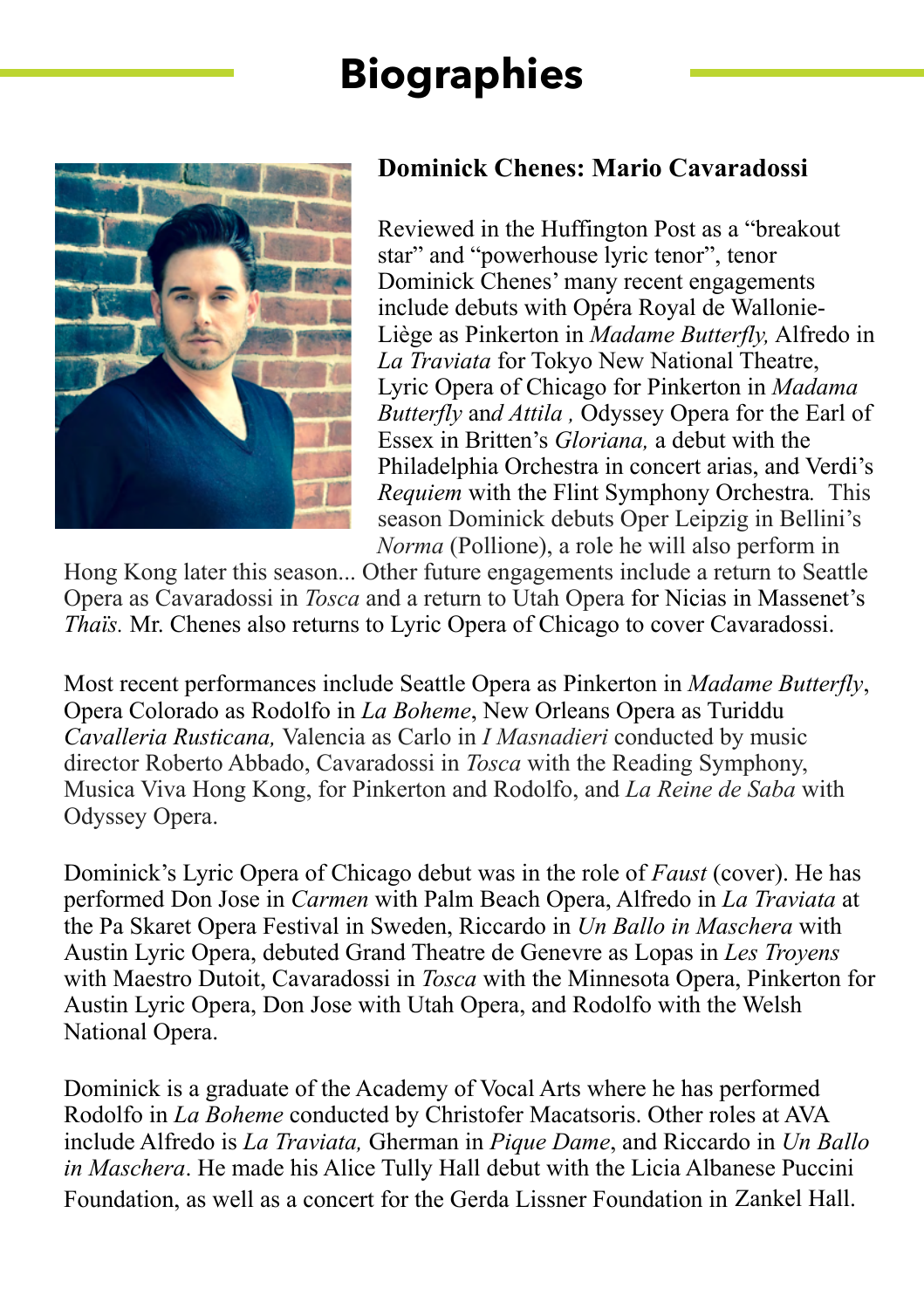

### **Daniel Sutin: Baron Scarpia**

Baritone Daniel Sutin recently sang the role of the villainous police chief Baron Scarpia in the Northern Lights Music Festival's critically acclaimed production of *Tosca*, the first North American opera production to be performed with social distancing. Upcoming engagements include Don Fernando in *Fidelio* with Polish National Opera, and the title role in *Rigoletto* with Opera North. In 2019-20, Mr. Sutin covered the title role in *Wozzeck* at the Metropolitan Opera. The 2018-19 season marked his debut with Arizona Opera as Giorgio Germont in *La Traviata*. In 2017-18, Mr. Sutin's engagements included Baron

Scarpia in Boston Lyric Opera's new production of *Tosca*, Giacomo in *Giovanna d'Arco* with Odyssey Opera, and his return to Chicago to cover Alberich in *Siegfried*. He also debuted with San Francisco Opera to cover Alberich in their complete Ring Cycle.

In 2015-16, Daniel debuted the role of Jokanaan in *Salome* with the Detroit Symphony, sang Don Fernando in *Fidelio* with Cincinnati Opera, Iago in *Otello* with the Phoenicia Festival of Voice, Enrico Ashton in *Lucia di Lammermoor* with Boheme Opera of New Jersey, and covered the title role of *Wozzeck* and Alberich in *Das Rheingold* at Lyric Opera of Chicago, and Alberich in the complete *Der Ring des Nibelungen* at Washington National Opera. In 2014, Daniel Sutin sang the title role of *Wozzeck* at the Metropolitan Opera, stepping in at the last moment for an indisposed Thomas Hampson, and was the One-Eyed Brother in *Die Frau ohne Schatten*. Other engagements for the 2014-15 season included Biterolf in *Tannhäuser* (Lyric Opera of Chicago),and Sharpless in *Madama Butterfly* (Hawaii Opera Theatre). In 2013, he sang Giorgio Germont in *La Traviata*(Savonlinna Opera Festival, Finland), the title role of *Rigoletto* (Musica Viva, The Opera Society of Hong Kong), Konrad Nachtigall in *Die Meistersinger von Nurmberg* (Lyric Opera of Chicago), Tonio in *I Pagliacci* (Austin Lyric Opera), and Valentin in *Faust* (Boheme Opera of New Jersey). Highlights of the 2011-12 season include Mr. Sutin's debut at Boston Lyric Opera in the title role of *Macbeth*, and Marcello in Opera Fairbanks' production of *La Boheme*.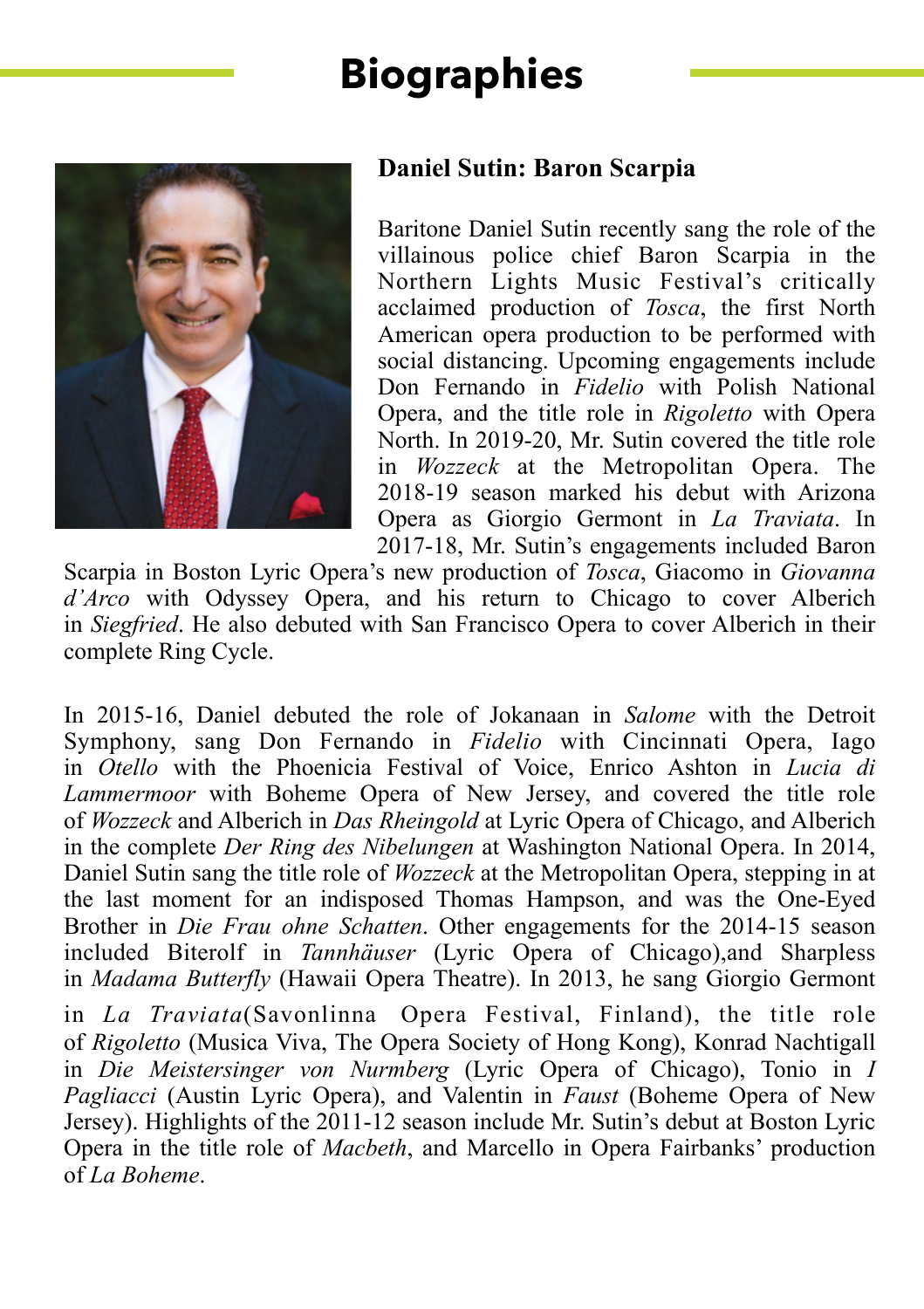

### **Adelmo Guidarelli: Sacristan**

G R A M M Y award winning Baritone Adelmo Guidarelli is one of opera's busiest singing actors sought after for the Italian character parts in operas by Donizetti, Rossini, and Mozart such as the title role in Don Pasquale, Dulcamara in The Elixir of Love, Don Magnifico in La Cenerentola, Bartolo in The Barber of Seville and Le Nozze di Figaro, Leporello in Don Giovanni and Don Alfonso in Così Fan Tutte. Other notable roles include Falstaff in Falstaff Gianni Schicchi in Gianni Schicchi, the Sacristan in Tosca, Benoit and Alcindoro in La Bohème, and Sulpice in The Daughter of the Regiment.

Notable companies in which he has appeared include Palm Beach Opera, Opera Theater of Connecticut, Opera Tampa, Opera Las Vegas, New Jersey State Opera, Salt Marsh Opera, Syracuse Opera, Tri-Cities Opera, Shreveport Opera, Pensacola Opera and Central City Opera to name a few. Globally he has appeared in Greece, France, Italy, Spain, Germany, Vienna, Austria, Prague, Slovakia, Ireland, Scotland and Wales in various productions, concerts and festivals.

In addition to opera, Mr. Guidarelli landed two national TV commercials for SONY's PS4 Pro "Opera Campaign," one of which debuted during the 2018 Super Bowl game day coverage on NBC. He is a featured soloist on the GRAMMY award winning album "All The Sounds" by Lucy Kalantari and The Jazz Cats as "Mr. Opera Man" and has hosted a TV show called "Voices Among Us." He won The MAC Award for "Best Comedy Performer" for the opera comedy show OPERATION OPERA, was invited by Ryan Seacrest to perform Mozart's "Non più andrai" on his E! Channel series Bank of Hollywood, was featured on BBC Scotland live from Edinburgh, was heard on a national commercial for Lidia's Italian Gourmet Kitchen, and is a featured soloist on a German Children's CD called "Der Kleine Tanzbar Schubidu." He is also part of the SONY MBA (Music Business Association) catalog singing the seasonal hits "A Christmas Toast" and "Sing Your Song." His debut solo album titled "Treasured Songs of Italy & Germany" spawned an International Association of Independent Recording Artists (IAIRA) certified International #1 hit for his dual language version of "Funiculi, Funicula", and he is a voting member of The Recording Academy and an annual participant at the Grammy Awards.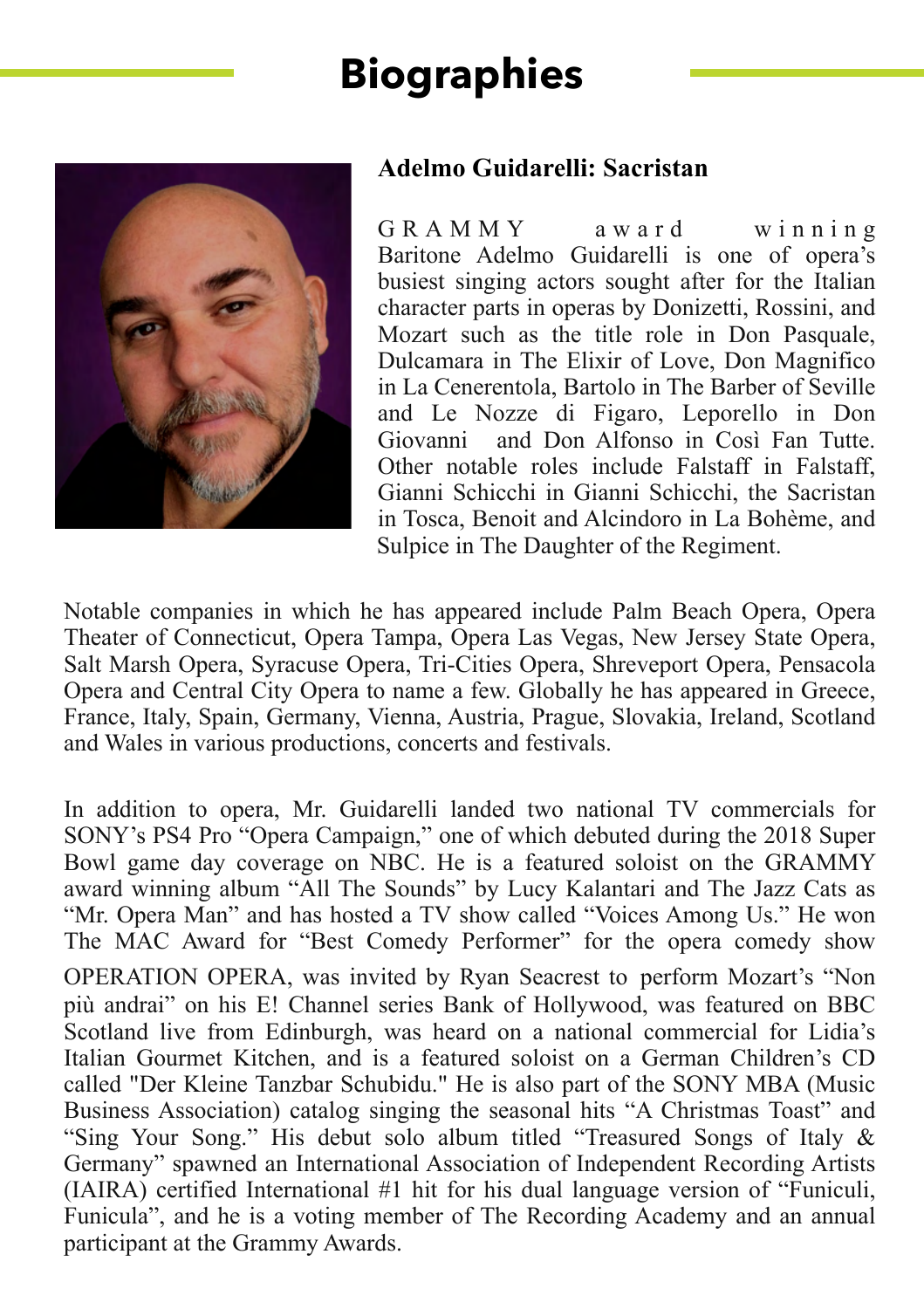

### **Paul Houghtaling: Cesare Angelotti**

Bass-baritone **Paul Houghtaling** has sung a diverse repertoire throughout the U.S. and abroad. Career highlights include the Philip Glass soundtrack to Reggio's film *Naqoyqatsi* for SONY, on which he is a feature vocalist; several Carnegie Hall solo appearances with Cecelia Chorus of New York, American Composers Orchestra, and others; U.S. tours with the Waverly Consort, including Kennedy Center appearances; and "*Opera Buffa: Comedy On Stage*" on Lincoln Center's "Meet the Artists" series. Recent seasons included Ko-Ko in *The Mikado* with Anchorage Opera, Natchez Opera, and Opera Saratoga; Sir Joseph in *H.M.S.* 

*Pinafore* for Nashville Opera; a return to Mobile Opera as stage director and Angelotti in *Tosca*; and his debut with Opera Birmingham as Dulcamara in *L'elisir d'amore*. He has also appeared with the Central City, Baltimore, Boston Lyric, Knoxville, Long Beach, Natchez, Opera on the James, and Santa Fe Operas, and the Metropolitan Opera Guild, among others, and has created roles in works by Philip Glass, Lee Hoiby, Michael Ching and others.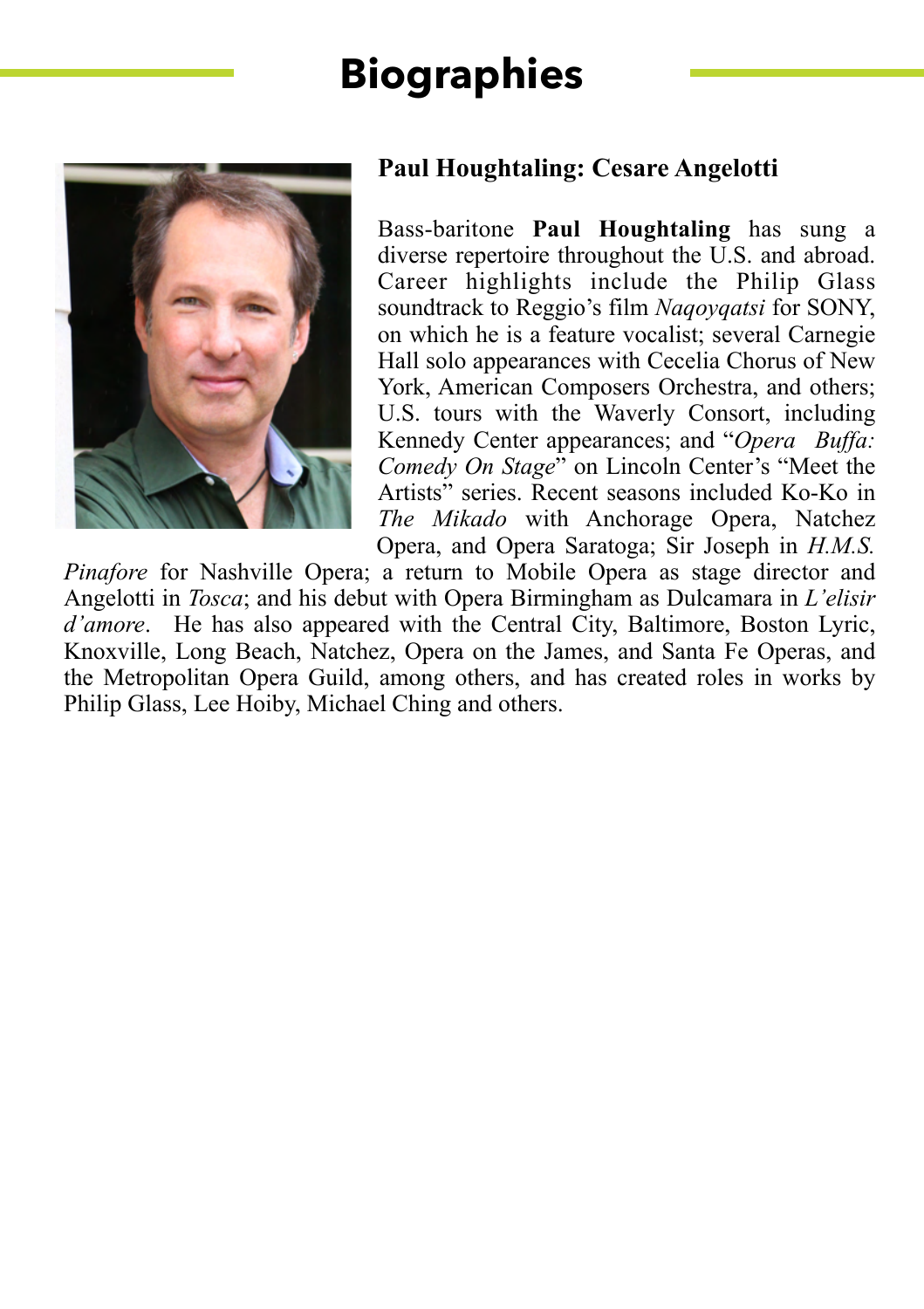

### **Travis Leon: Spoletta**

Travis is thrilled to be making his Opera Las Vegas debut this season. "Opera Legends in Black is a wonderful program to honor the many artists that paved the way for singers of color today." A native of Lansing, Michigan, Travis holds degrees from Lansing Community College, Western Michigan University, and will be finishing his master's degree in vocal performance at the University of Nevada, Las Vegas, this spring. He currently studies under the guidance of Dr. Alfonse Anderson. He would like to thank his teachers, friends, and family for their undying love and support. Travis will be seen later this season when

he makes his professional role debut as Spoletta in Opera Las Vegas's production of Tosca.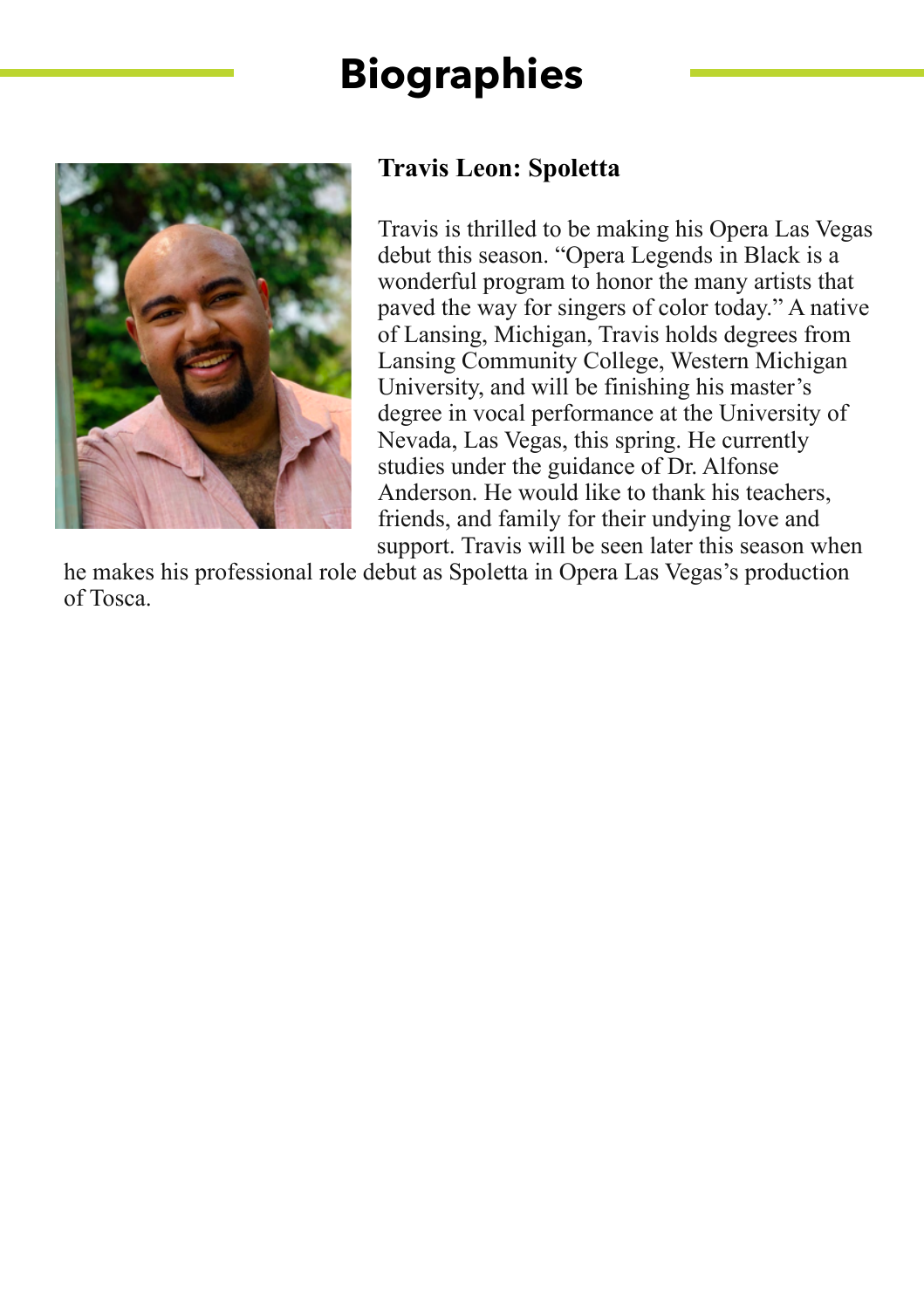

### **Marshall Morrow: Sciarrone**

Marshall Morrow has recently performed Schaunard in Vegas City Opera's La Boheme, along with Tom/John (The Face on the Barroom Floor), The Pirate King (Pirate of Penzance), Corporal and Sulpice (Daughter of the Regiment), Escamillo (Carmen), Marcello (La Bohéme in Concert), Gamekeeper (Cunning Little Vixen), Father (Hansel and Gretel), and Papageno (The Magic Flute). Opera News stated Marshall Morrow "tall, thin and hilariously snooty, showed real comic skill" (Isouard's Cendrillon). Previously Marshall performed the role of Rambaldo in La Rondine as a Young Artist at Lidal North in Oslo,

Norway. His roles include Don Magnifico in La Cenerentola, Dandini in Isouard's Cendrillon and the summer of 2017, Marshall performed the role of Le Surintendant des plaisirs in Massenet's Cendrillon the role title of Don Giovanni at Trentino Music Festival. Other performance credits include the role of Miton in the U.S. premiere of Delibes' Le Roi L'a Dit. Marshall performed/ created the role of Gregory in a workshop of Vera by Matthew Barnson in collaboration with American Opera Project. Marshall has sung with the New York Philharmonic under the baton of Alan Gilbert.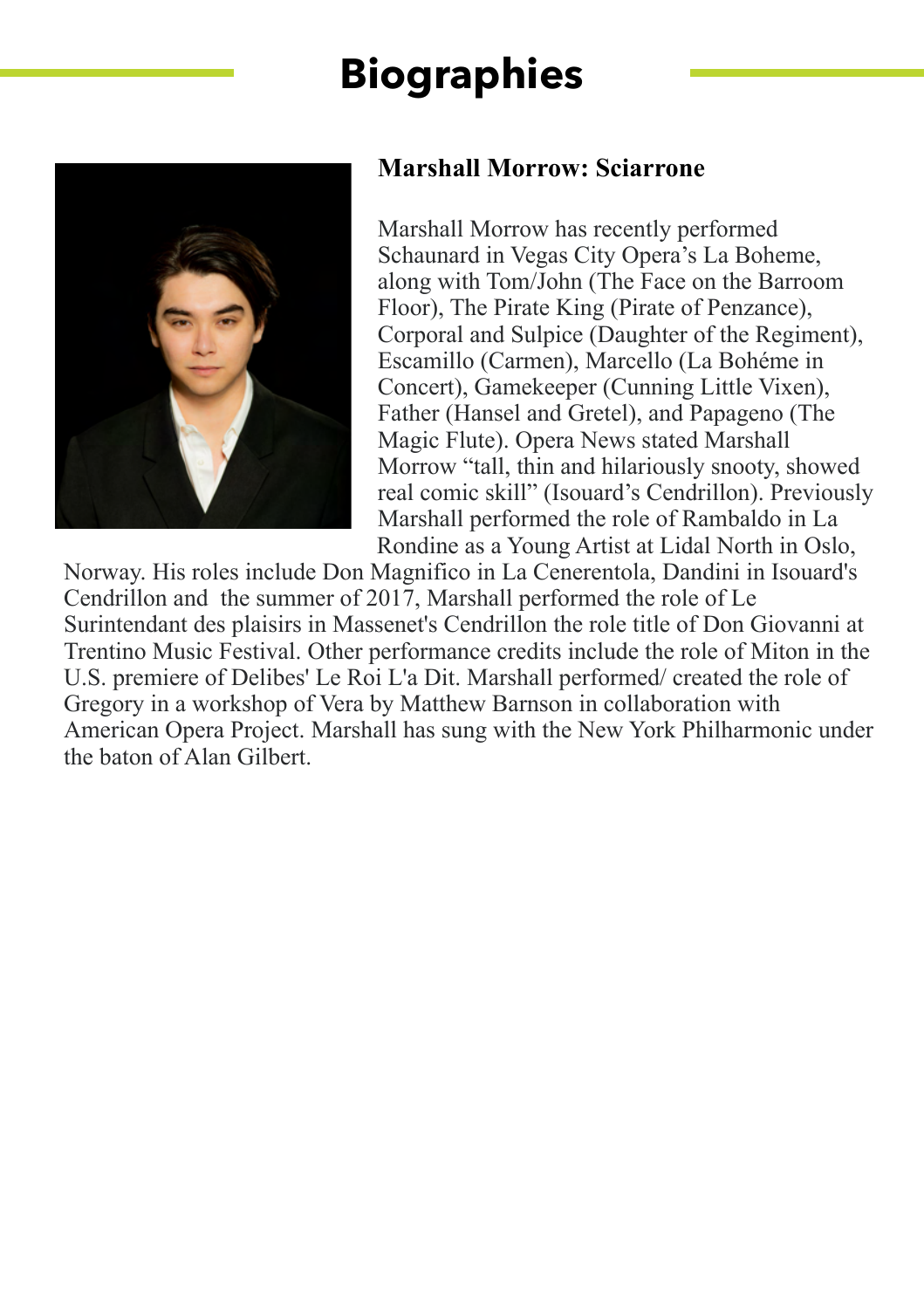

### **Chase Gutierrez: Jailer**

Baritone, Chase Orlando Gutierrez, a Las Vegas native young artist whose personable and charismatic singing has taken him from Las Vegas to Spain. Mr. Gutierrez has performed in numerous operas throughout the years: Don Alfonso in Così fan Tutte, Jupiter in Orpheus in the Underworld (English), The Notary in Don Pasquale, The Notary/Buoso Donati in Gianni Schicchi, Thierry in Dialogues of the Carmelites (English), Quartet Chorus of Dido and Aenaeus, Chorus of Pirates of Penzance, and Chorus of La Cenerentola. In concert Chase has performed as the baritone soloist in Charpentier's Te Deum, and has sung

spirituals throughout Spain and Portugal. Chase is currently pursuing a Bachelor of Music in Vocal Performance at UNLV under the supervision of Dr. Alfonse Anderson. Outside of the world of opera Chase is a multimedia specialist as the onsite audio engineer and photographer in his studio.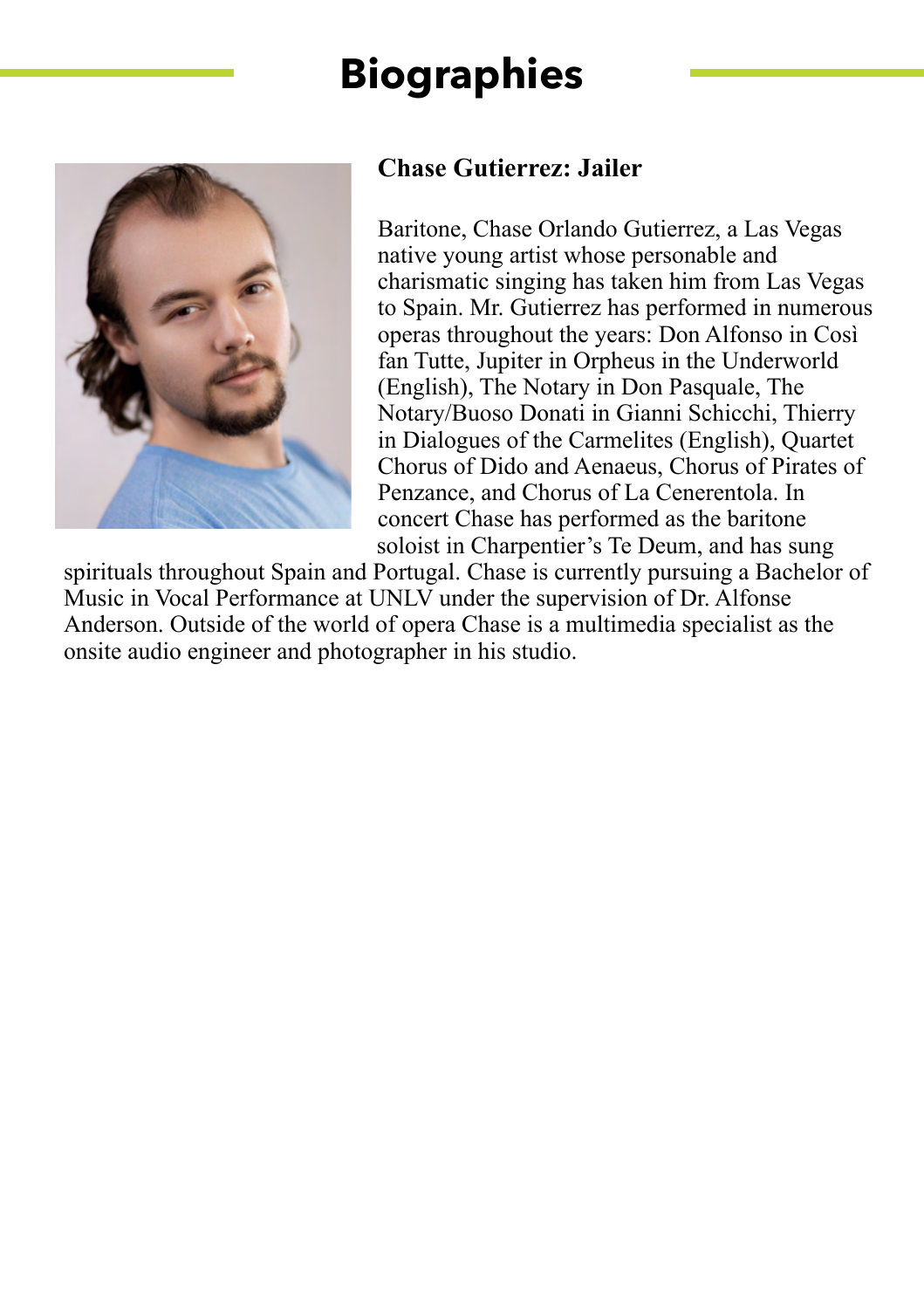

### **Joshua Horsch: Conductor**

Praised for conducting with "steady acumen and considerable aplomb" and "awesome control" (*Opera Today)*, **Joshua Horsch** is an extremely versatile operatic and symphonic conductor. A two-time winner of the American Prize in Opera Conducting, Joshua serves as Music Director and Principal Conductor of Opera Las Vegas.

Joshua's recent and upcoming conducting engagements include appearances with Atlanta Opera, Des Moines Metro Opera,

Opera Orlando, Mobile Opera, Pacific Opera Project, Opera Las Vegas,

and Tri-Cities Opera. With a diverse repertoire of over sixty operas and a broad spectrum of orchestral and choral works, Joshua has recently held positions as a conductor and pianist/coach on the music staff of the St. Louis Symphony Orchestra, Austin Opera, Michigan Opera Theatre, Florida Grand Opera, North Carolina Opera, Opera Saratoga, Pensacola Opera, the Boulder Philharmonic Orchestra, and the Newport Music Festival. Joshua studied conducting and piano at the University of Colorado Boulder, the Pennsylvania State University, and Ithaca College.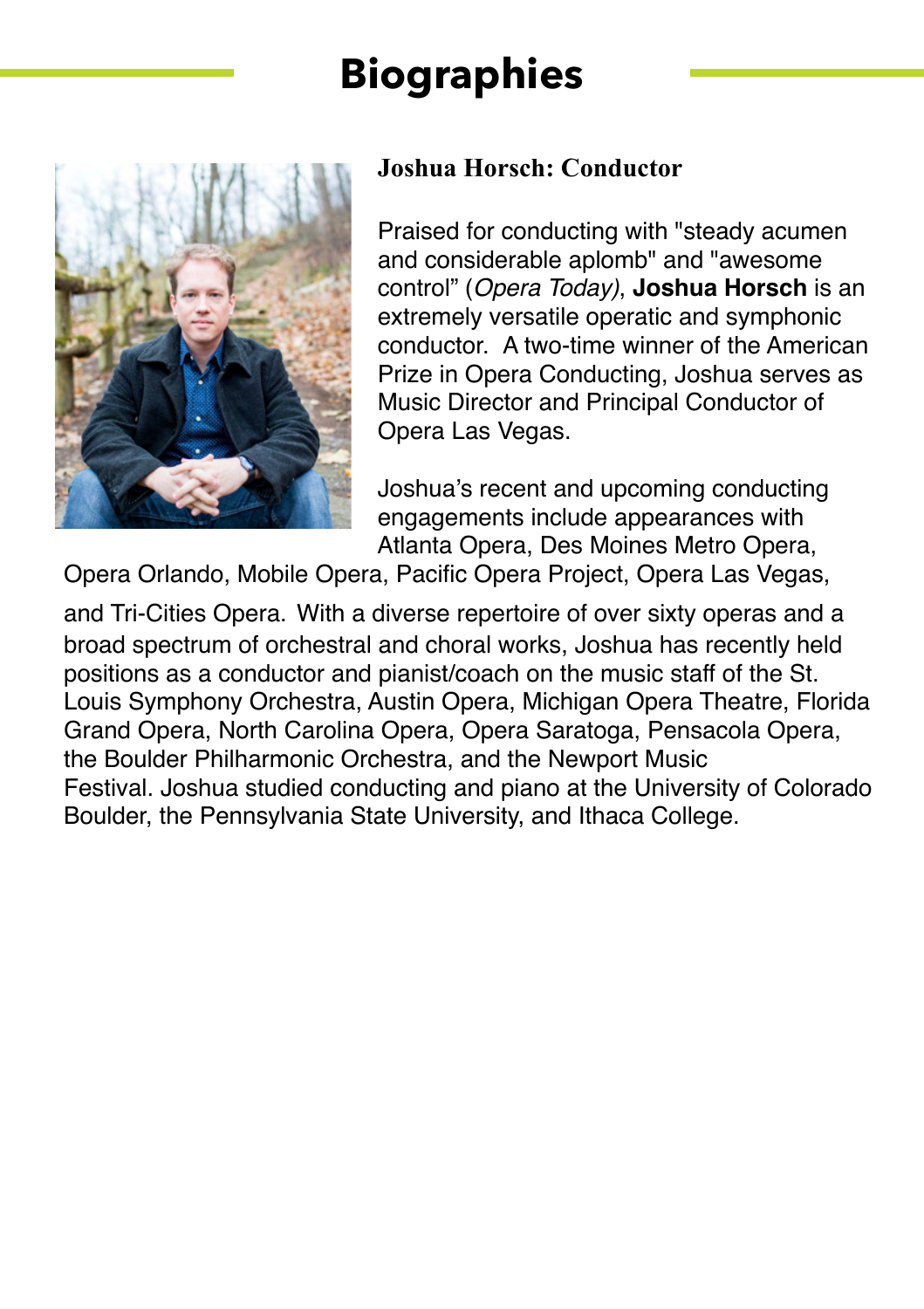

### **Octavio Cardenas: Director**

Stage director Octavio Cardenas captivates audiences with his visionary, visceral, and physical style of directing. Opera News has praised him for creating "an immersive theater experience" while the Dallas Morning News hailed him for bringing "every character and situation to life." Recent projects include Lohengrin by Salvatore Sciarrino as a pop-up digital opera installation: a sitespecific opera for COVID times in collaboration with artist Lance McGoldrick and Opera Southwest, Cruzar la cara de la Luna with Opera Santa Barbara, and the World Premiere of Zorro with Fort Worth Opera, Barber of Seville with

Opera Delaware, and Florencia en el Amazonas with Opera at Chapman.

Mr. Cardenas' recent productions of Silent Night for Fort Worth Opera and Lyric Opera of Kansas City were described as "a breathtaking realization" with "many brilliant touches." The Kansas City Star called the Lyric Opera's production "one of its finest performances in recent memory." Other recent productions include La boheme for Minnesota opera to which the Start Tribune acclaimed, "what makes the production a success, is Octavio Cardenas' staging." His production of As One for UrbanArias was acclaimed by MD Theater Guide, "Under the direction of Octavio Cardenas, the two stars playfully make great use of both stage and energetic space—it seemed the theatre condensed and expanded with Hannah's journey."

He has served as the Director of Baylor Opera, Head of Directing Staff at Des Moines Metro Opera and has also been on the directing staff at Chautauqua Opera. Mr. Cardenas is currently the Visiting Director of Opera at Chapman University and will be joining the Faculty at Eastman School of Music this coming Fall.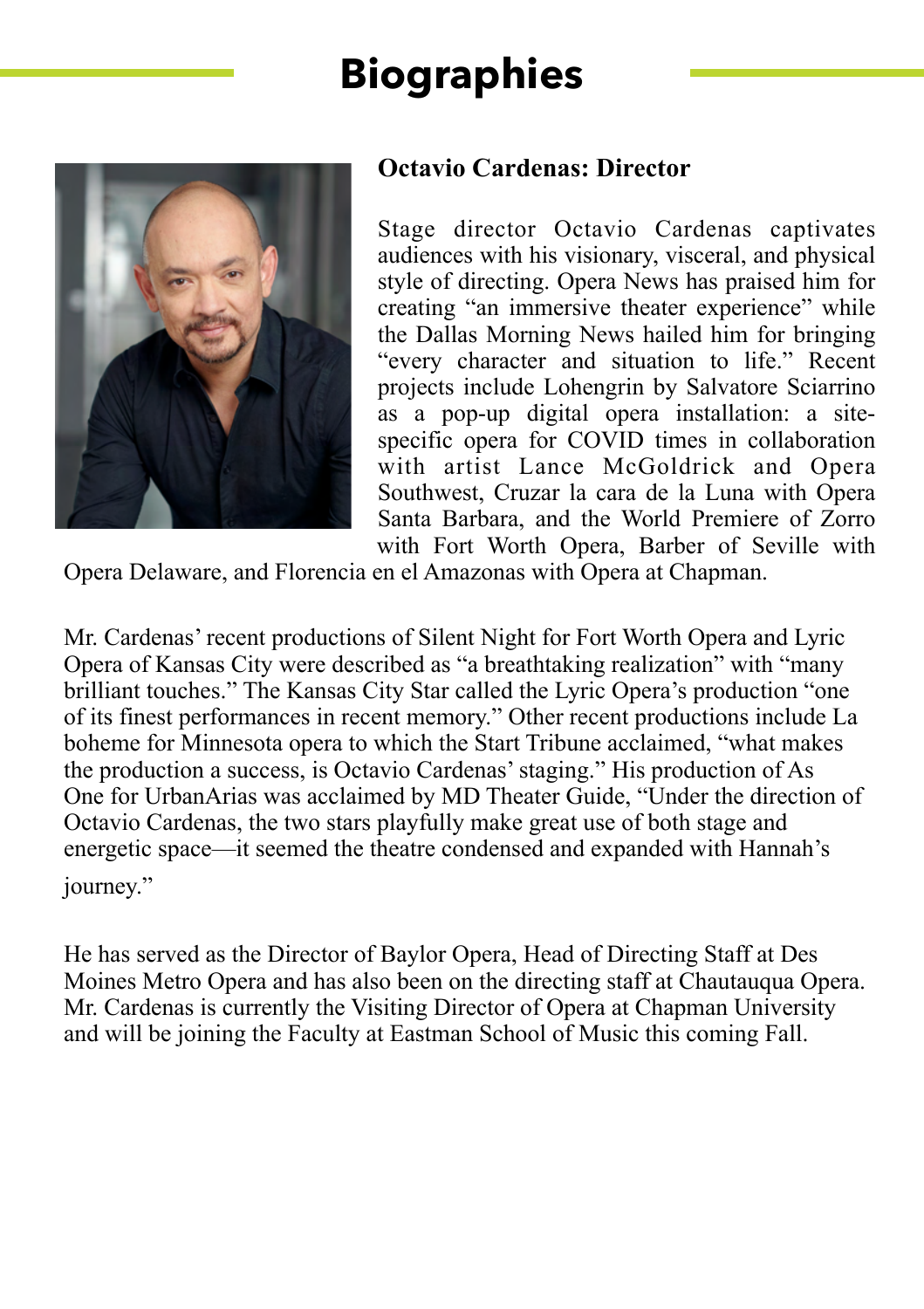

### **Joseph Svendsen: Chorus Master**

Joseph Svendsen an American conductor, tenor, and academic with experience in a diverse array of vocal music performance, study, and leadership. He serves as Co-Director of Choral Studies at the University of Nevada, Las Vegas and Director of Choirs and Devotional Music at Faith Community

Lutheran Church in Summerlin. Svendsen has performed or conducted professionally in Ireland, England, Portugal, Spain, Italy, Germany, Austria, Czechia, South Korea, and Canada, as well as many of the finest performance venues across the United States. A *leggero* tenor, he specializes in Baroque repertoire and chamber

choir, performing with various professional ensembles across the United States and Europe.

Svendsen's academic experiences are wide-ranging, teaching high school, college, church, and professional ensembles. He has presented at state, regional, national, and international professional conferences and symposia, with emphases in critical pedagogy in the choral rehearsal and sacred choral music. Svendsen specializes in repertoire from before 1800 and sacred music from a variety of faith and spiritual traditions, particularly Lutheranism.

Svendsen holds a Doctor of Music in Conducting from Texas Tech University, a MM from the University of Illinois, and BAs from Luther College in Decorah, Iowa.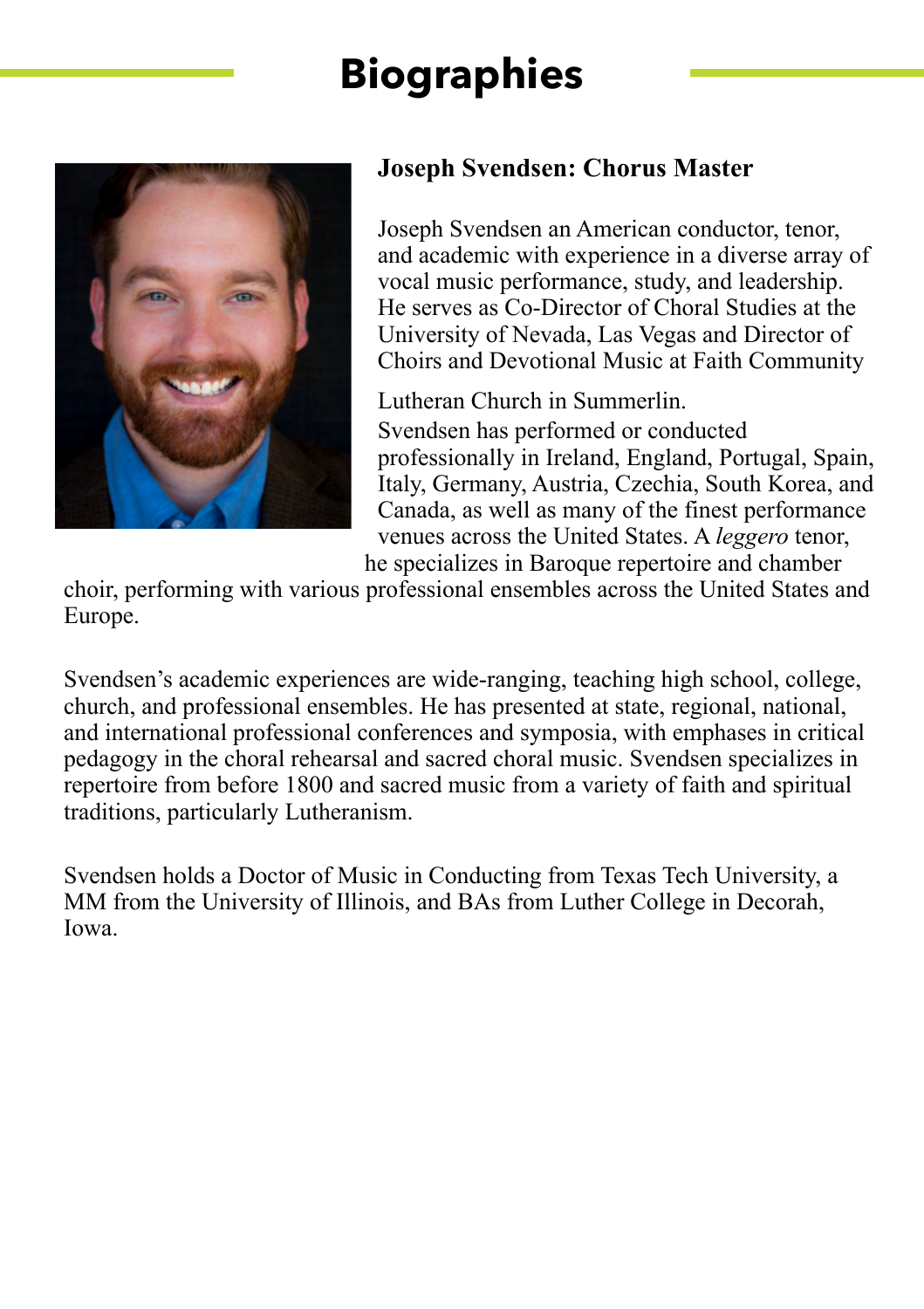# **Save the Dates**

Stay tuned for the announcement of our exciting 2022-2023 season!

Information will be available at [www.operalasvegas.com](http://www.operalasvegas.com)